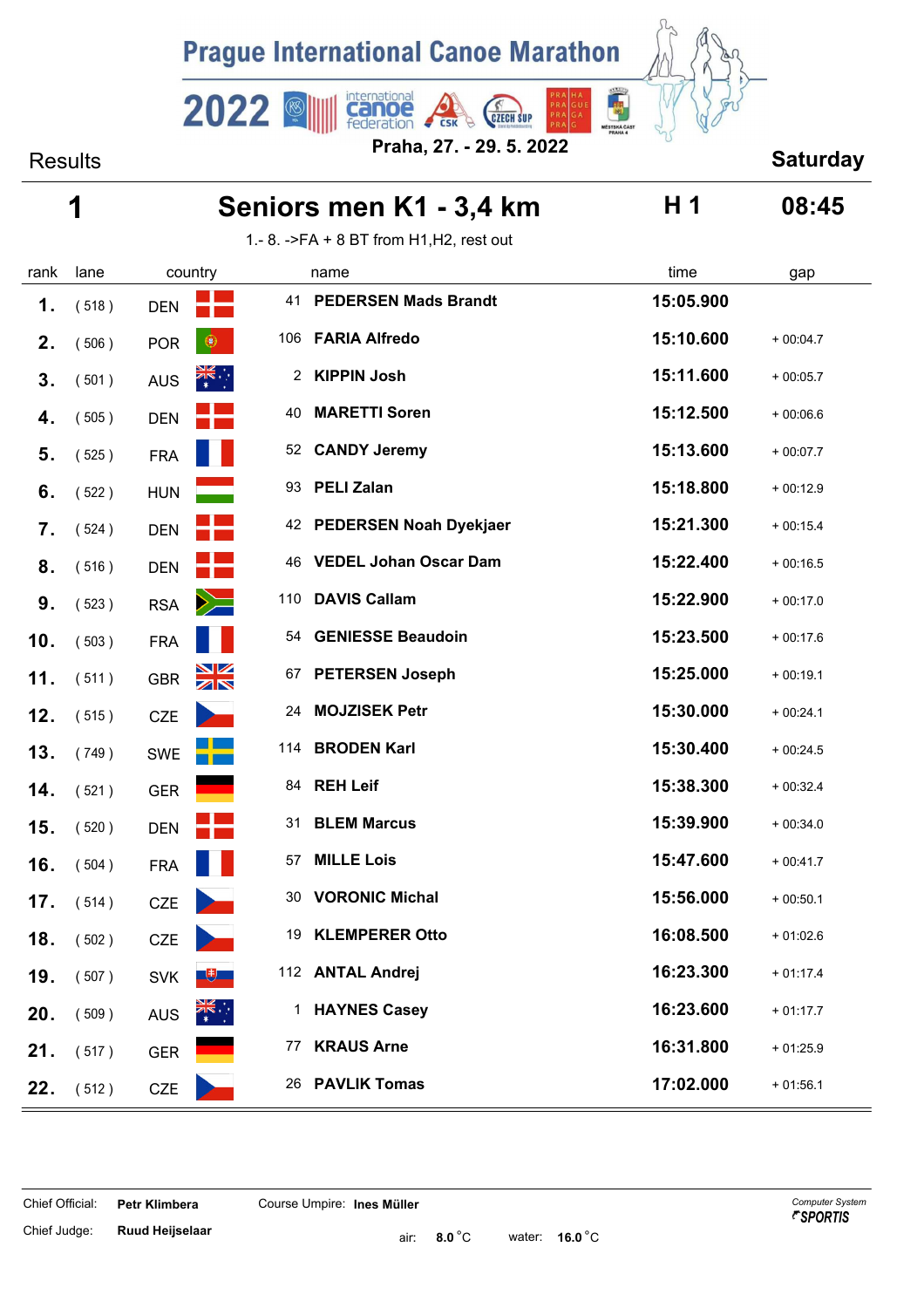

international<br>Canoe<br>federation **CZECH SUP** Results **Saturday Praha, 27. - 29. 5. 2022**

 $2022$ 

E

|                | 2     |            |               | Seniors men K1 - 3,4 km | H <sub>2</sub>                           | 09:15     |            |
|----------------|-------|------------|---------------|-------------------------|------------------------------------------|-----------|------------|
|                |       |            |               |                         | 1.- 8. ->FA + 8 BT from H1, H2, rest out |           |            |
| rank           | lane  |            | country       |                         | name                                     | time      | gap        |
| 1.             | (542) | <b>DEN</b> |               | 48                      | <b>WINTHER Nicolai</b>                   | 14:50.600 |            |
| 2 <sub>1</sub> | (545) | <b>DEN</b> |               | 39                      | <b>KNUDSEN Philip</b>                    | 14:51.700 | $+00:01.1$ |
| 3.             | (546) | <b>FRA</b> |               | 58                      | <b>URBAN Quentin</b>                     | 14:54.600 | $+00:04.0$ |
| 4.             | (540) | <b>POR</b> | $_{\circ}$    | 108                     | <b>RAMALHO Jose</b>                      | 14:55.400 | $+00:04.8$ |
| 5.             | (533) | <b>GER</b> |               | 81                      | <b>PAUFLER Marcel</b>                    | 14:57.100 | $+00:06.5$ |
| 6.             | (548) | <b>HUN</b> |               | 92                      | <b>MATHE Krisztian</b>                   | 14:59.600 | $+00:09.0$ |
| 7.             | (532) | <b>DEN</b> |               | 45                      | <b>THOMSEN Nikolai Gutjahr</b>           | 15:00.600 | $+00:10.0$ |
| 8.             | (536) | <b>CZE</b> |               | 25                      | <b>PAVLIK Matous</b>                     | 15:01.800 | $+00:11.2$ |
| 9.             | (538) | <b>FRA</b> |               | 51                      | <b>BOULANGER Stephane</b>                | 15:02.500 | $+00:11.9$ |
| 10.            | (531) | <b>NOR</b> | s –           |                         | 104 VOLD Eivind                          | 15:03.800 | $+00:13.2$ |
| 11.            | (550) | GBR        | $\frac{N}{N}$ | 64                      | <b>MCINTYRE Alexander</b>                | 15:05.100 | $+00:14.5$ |
| 12.            | (554) | <b>DEN</b> |               | 38                      | <b>JORGENSEN Valdemar</b>                | 15:05.800 | $+00:15.2$ |
| 13.            | (553) | <b>GER</b> |               | 71                      | <b>GEBHARDT Claas</b>                    | 15:16.700 | $+00:26.1$ |
| 14.            | (539) | GBR        | $\frac{N}{N}$ | 60                      | <b>DOWDEN Tim</b>                        | 15:18.400 | $+00:27.8$ |
| 15.            | (555) | <b>DEN</b> |               | 35                      | <b>HINGE Carl</b>                        | 15:38.400 | $+00:47.8$ |
| 16.            | (552) | <b>GER</b> |               | 89                      | <b>WERNER Jannis</b>                     | 15:44.600 | $+00:54.0$ |
| 17.            | (541) | <b>GBR</b> | $\frac{N}{N}$ | 65                      | <b>MISSEN James</b>                      | 15:45.000 | $+00:54.4$ |
| 18.            | (544) | <b>CZE</b> |               | 27                      | <b>STEJSKAL Jakub</b>                    | 15:52.100 | $+01:01.5$ |
| 19.            | (543) | <b>SVK</b> | $+$           |                         | 113 NEMCEK Martin                        | 15:54.100 | $+01:03.5$ |
| 20.            | (547) | <b>NOR</b> | ۲F            |                         | 103 MJELSTAD Kristoffer                  | 15:57.800 | $+01:07.2$ |
| 21.            | (551) | <b>CZE</b> |               |                         | 12 DEDIC Tomislav                        | 15:59.400 | $+01:08.8$ |
| 22.            | (537) | <b>CZE</b> |               | 21                      | <b>KUCIAN Martin</b>                     | 16:18.400 | $+01:27.8$ |
| 23.            | (534) | <b>AUT</b> |               |                         | 4 FELKL Balazs                           | 17:01.200 | $+02:10.6$ |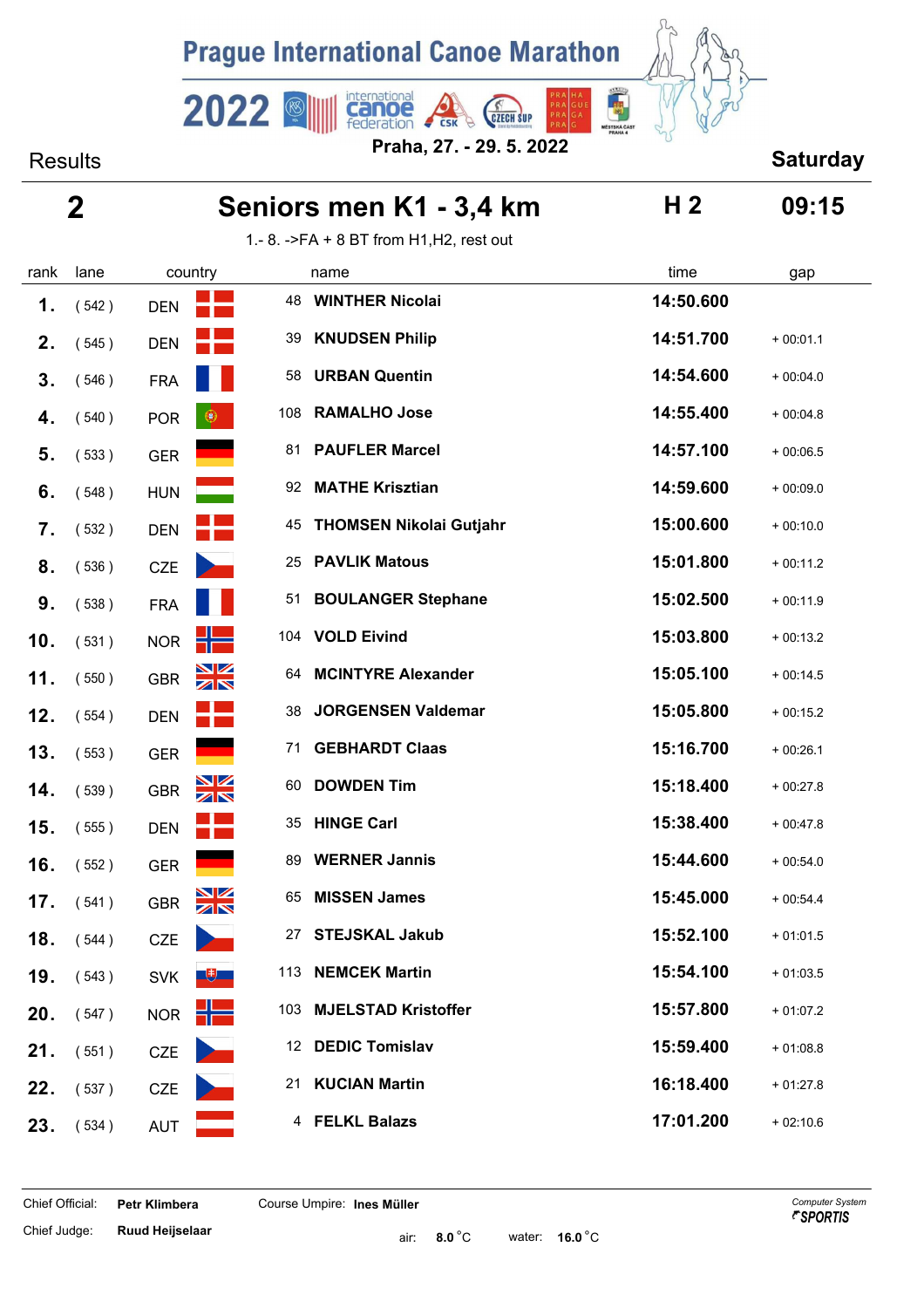

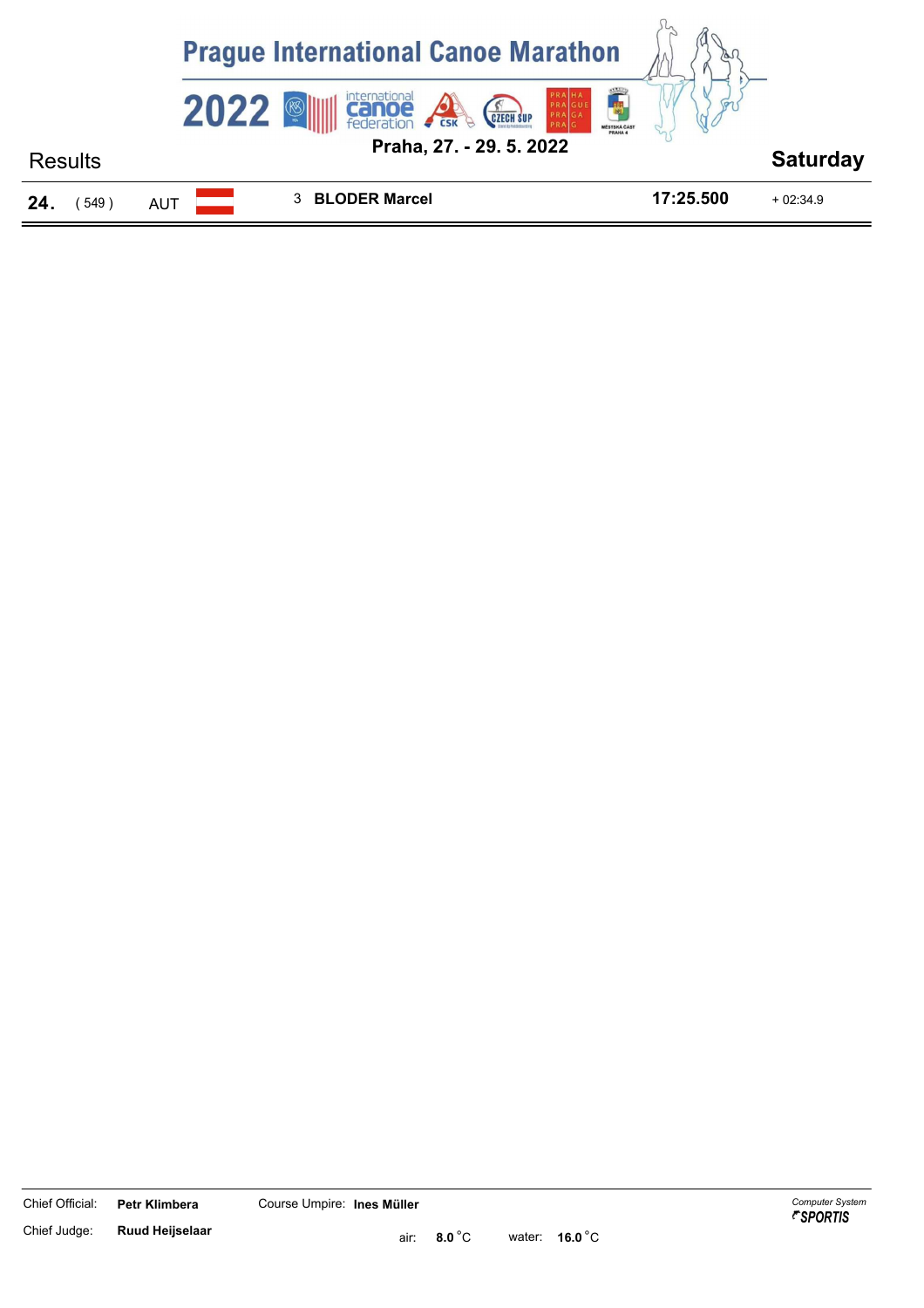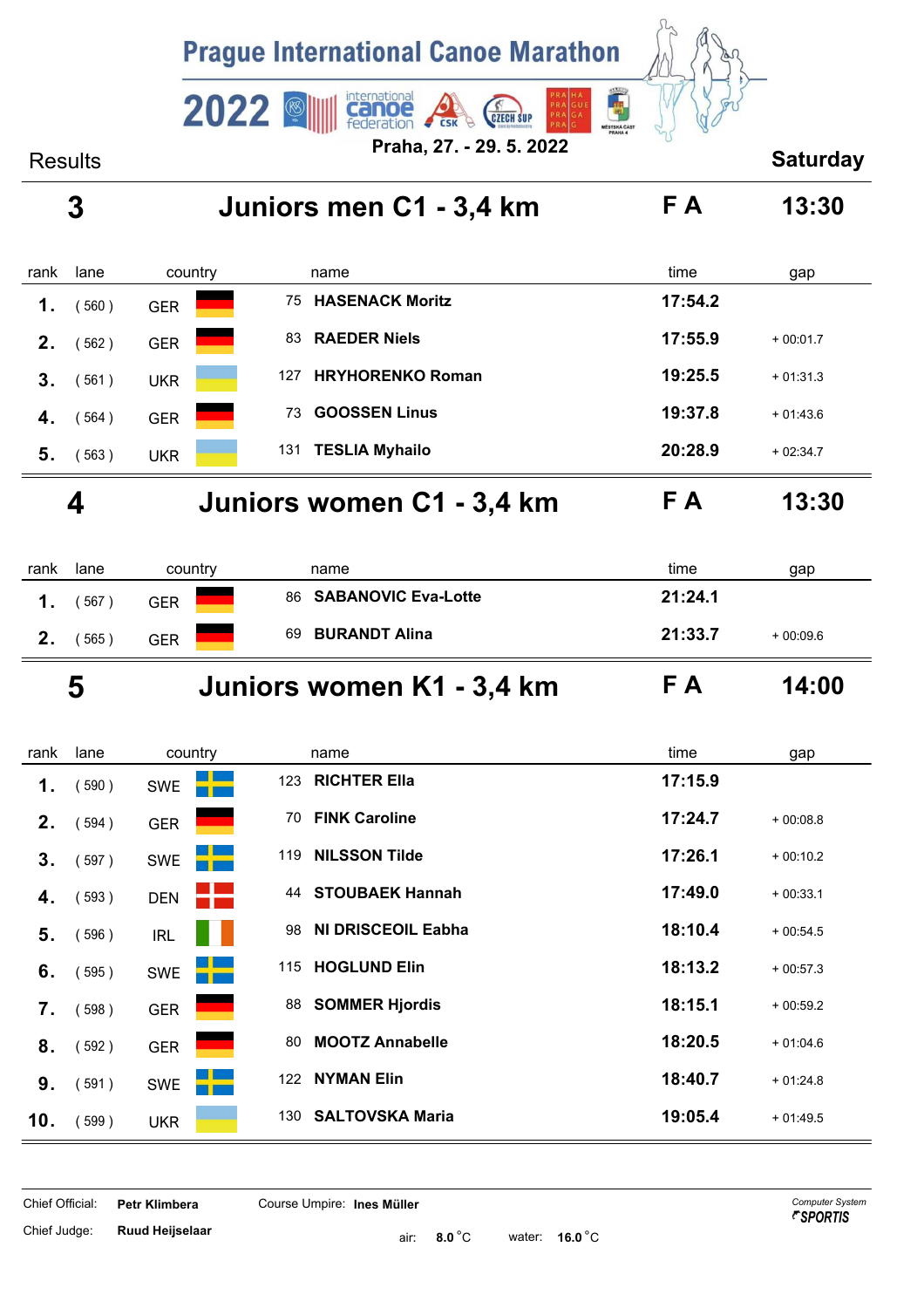

### **5 Juniors women K1 - 3,4 km F A 14:00**

| rank           | lane  | country    |     | name                      | time    | gap        |
|----------------|-------|------------|-----|---------------------------|---------|------------|
| 1.             | 590)  | <b>SWE</b> | 123 | <b>RICHTER Ella</b>       | 17:15.9 |            |
| 2 <sub>1</sub> | (594) | <b>GER</b> | 70  | <b>FINK Caroline</b>      | 17:24.7 | $+00:08.8$ |
| 3.             | (597) | <b>SWE</b> | 119 | <b>NILSSON Tilde</b>      | 17:26.1 | $+00:10.2$ |
| 4.             | (593) | <b>DEN</b> | 44  | <b>STOUBAEK Hannah</b>    | 17:49.0 | $+00:33.1$ |
| 5.             | 596)  | <b>IRL</b> | 98  | <b>NI DRISCEOIL Eabha</b> | 18:10.4 | $+00:54.5$ |
| 6.             | (595) | <b>SWE</b> | 115 | <b>HOGLUND Elin</b>       | 18:13.2 | $+00:57.3$ |
| 7.             | 598)  | <b>GER</b> | 88  | <b>SOMMER Hjordis</b>     | 18:15.1 | $+00:59.2$ |
| 8.             | (592) | <b>GER</b> | 80  | <b>MOOTZ Annabelle</b>    | 18:20.5 | $+01:04.6$ |
| 9.             | (591) | <b>SWE</b> | 122 | <b>NYMAN Elin</b>         | 18:40.7 | $+01:24.8$ |
| 10.            | (599) | <b>UKR</b> | 130 | <b>SALTOVSKA Maria</b>    | 19:05.4 | $+01:49.5$ |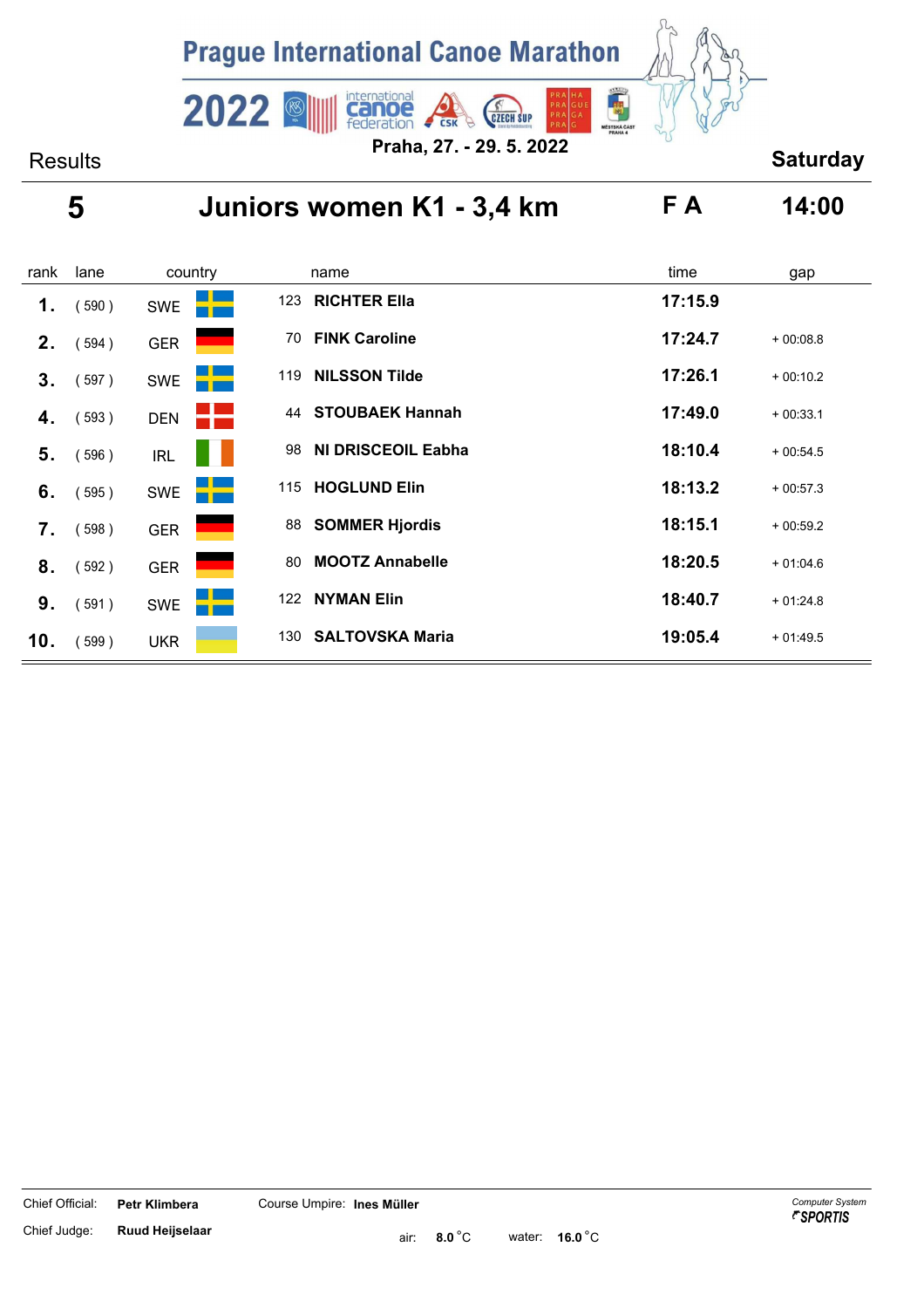

Results **Saturday Praha, 27. - 29. 5. 2022**

# **6 Juniors men K1 - 3,4 km F A 14:30**

| rank | lane  | country                      | name                                   | time       | gap        |
|------|-------|------------------------------|----------------------------------------|------------|------------|
| 1.   | (577) | <b>CZE</b>                   | 16<br><b>JAHODA Filip</b>              | 15:23.000  |            |
| 2.   | (580) | <b>POR</b><br>$\circledcirc$ | 105<br><b>DOS SANTOS Francisco</b>     | 15:27.400  | $+00:04.4$ |
| 3.   | (588) | <b>IRL</b>                   | <b>DONNELLAN Paul</b><br>94            | 15:41.800  | $+00:18.8$ |
| 4.   | (587) | <b>CZE</b>                   | <b>VECER Karel</b><br>29               | 15:47.000  | $+00:24.0$ |
| 5.   | (581) | <b>GER</b>                   | <b>SCHLENSOG Tim</b><br>87             | 16:02.400  | $+00:39.4$ |
| 6.   | (585) | <b>CZE</b>                   | <b>DEDIC Stanislav</b><br>13           | 16:23.700  | $+01:00.7$ |
| 7.   | (582) | <b>SWE</b>                   | <b>JOSEFSSON SAMMELI Philip</b><br>117 | 16:28.900  | $+01:05.9$ |
| 8.   | (578) | <b>DEN</b>                   | 33<br><b>DYRVIG Anders</b>             | 16:33.900  | $+01:10.9$ |
| 9.   | (586) | SWE                          | 120<br><b>NILVEUS OLOFSSON Axel</b>    | 16:45.000  | $+01:22.0$ |
| 10.  | (584) | IRL                          | <b>HARRIS Finn</b><br>96               | 16:45.100  | $+01:22.1$ |
| 11.  | (589) | <b>NED</b>                   | 102 TE LINDE Rik                       | 16:49.600  | $+01:26.6$ |
| 12.  | (579) | <b>UKR</b>                   | 129 MYKHAILENKO Dmytro                 | 16:54.700  | $+01:31.7$ |
| 13.  | (571) | <b>AUT</b>                   | 7 KRONHEIM Konstantin                  | 16:58.000  | $+01:35.0$ |
| 14.  | (576) | <b>SWE</b>                   | <b>NORDENSKIOLD Axel</b><br>121        | 17:03.800  | $+01:40.8$ |
| 15.  | (575) | <b>UKR</b>                   | <b>BAKLAN Matvii</b><br>125            | 17:24.000  | $+02:01.0$ |
| 16.  | (573) | <b>IRL</b>                   | <b>HIGGINS Ben Callum</b><br>97        | 17:41.900  | $+02:18.9$ |
| 17.  | (572) | <b>DEN</b>                   | <b>HINGE Anton</b><br>36               | 17:42.200  | $+02:19.2$ |
| 18.  | (574) | <b>NED</b>                   | 101<br><b>METSELAAR Sipko</b>          | 18:06.000  | $+02:43.0$ |
| 19.  | (600) | <b>UKR</b>                   | <b>MOTORNYI Volodymyr</b><br>133       | 19:29.700  | $+04:06.7$ |
| 20.  | (601) | <b>NED</b>                   | <b>KUYPER Sietse</b><br>99             | 19:40.400  | $+04:17.4$ |
|      | (583) | <b>AUT</b>                   | <b>GNIGLER Maximilian</b><br>5.        | <b>DSQ</b> |            |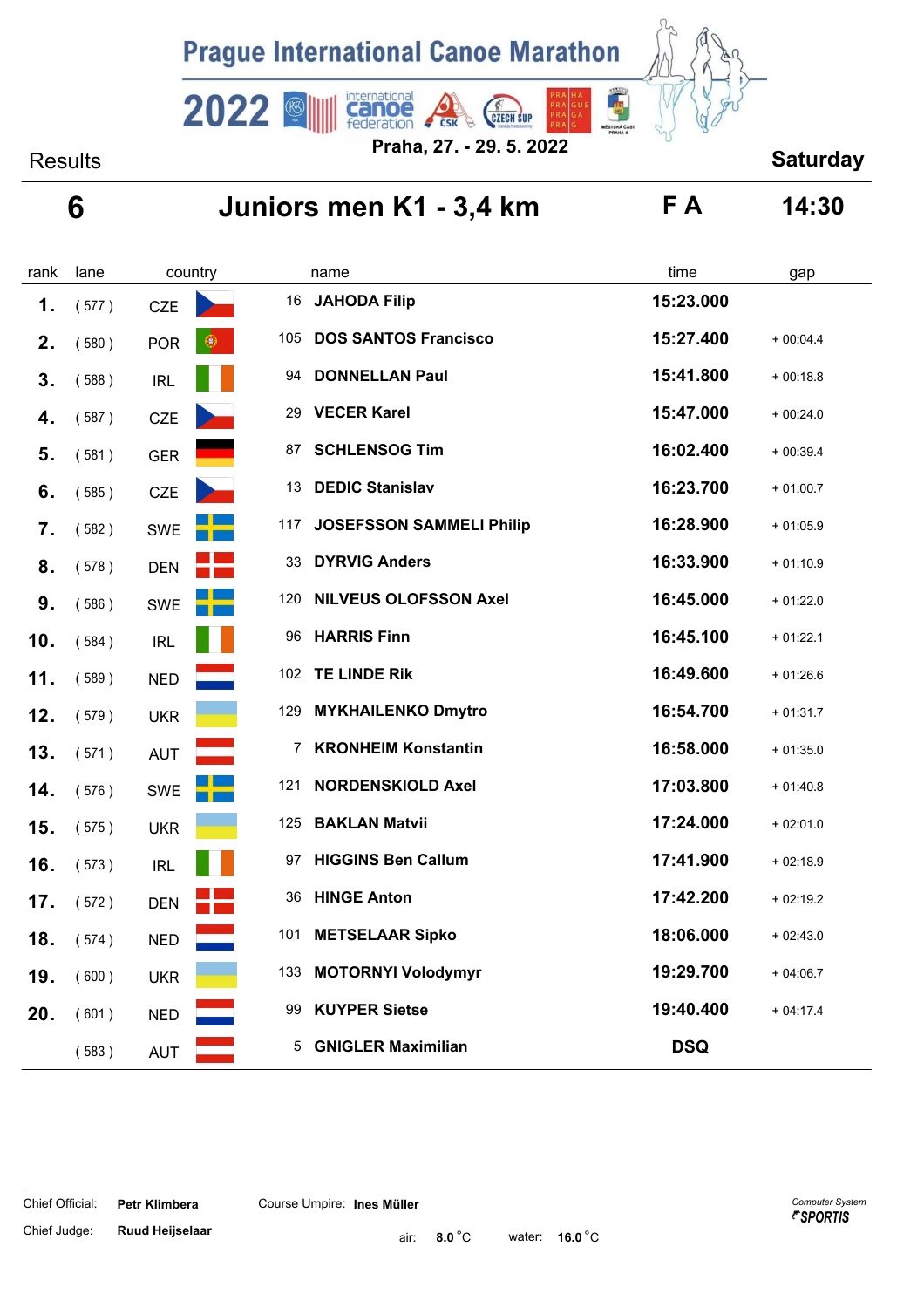

# **7 Seniors women C1 - 3,4 km F A 15:00**

| rank | lane  | country    | name                           | time<br>gap           |
|------|-------|------------|--------------------------------|-----------------------|
| 1.   | 604)  | UKR        | 124 BABAK Liudmyla             | 19:33.8               |
| 2.   | 602)  | <b>GER</b> | <b>HEINE Laila</b><br>76       | 20:30.6<br>$+00:56.8$ |
| 3.   | (605) | <b>CZE</b> | <b>KOPANICOVA Eliska</b><br>20 | 22:08.9<br>$+02:35.1$ |
| 4.   | (603) | <b>DEN</b> | <b>ERIKSEN Katja</b><br>34     | 24:12.7<br>$+04:38.9$ |
|      |       |            | _________                      | __ _                  |

### **8 Seniors men C1 - 3,4 km F A 15:30**

| rank           | lane  | country                                         | name                          | time<br>gap             |
|----------------|-------|-------------------------------------------------|-------------------------------|-------------------------|
| 1.             | 630)  | $\bullet$<br><b>POR</b>                         | <b>MACIEL Sergio</b><br>107   | 16:56.000               |
| 2 <sub>1</sub> | (629) | <b>CZE</b>                                      | <b>BREZINA Jakub</b><br>11    | 17:06.400<br>$+00:10.4$ |
| 3.             | (631) | <b>HUN</b>                                      | <b>HORVATH Marton</b><br>90   | 17:14.000<br>$+00:18.0$ |
| 4.             | 626)  | <b>CZE</b>                                      | <b>JANDA Tomas</b><br>18      | 17:41.100<br>$+00:45.1$ |
| 5.             | (635) | <b>CZE</b>                                      | 22 MARES Vojtech              | 18:03.100<br>$+01:07.1$ |
| 6.             | (628) | <b>GER</b>                                      | <b>KRAUTLOHER Simon</b><br>78 | 18:14.000<br>$+01:18.0$ |
| 7.             | (633) | <b>CZE</b>                                      | <b>JANDA Filip</b><br>17      | 18:21.700<br>$+01:25.7$ |
| 8.             | (627) | <b>CZE</b><br><b>Contract Contract Contract</b> | <b>DLOUHY Jan</b><br>15       | 18:32.800<br>$+01:36.8$ |
| 9.             | (634) | <b>CZE</b>                                      | <b>STURSA Otakar</b><br>28    | 18:34.500<br>$+01:38.5$ |
| 10.            | (632) | <b>CZE</b>                                      | <b>DLOUHY Vojtech</b><br>14   | 19:13.500<br>$+02:17.5$ |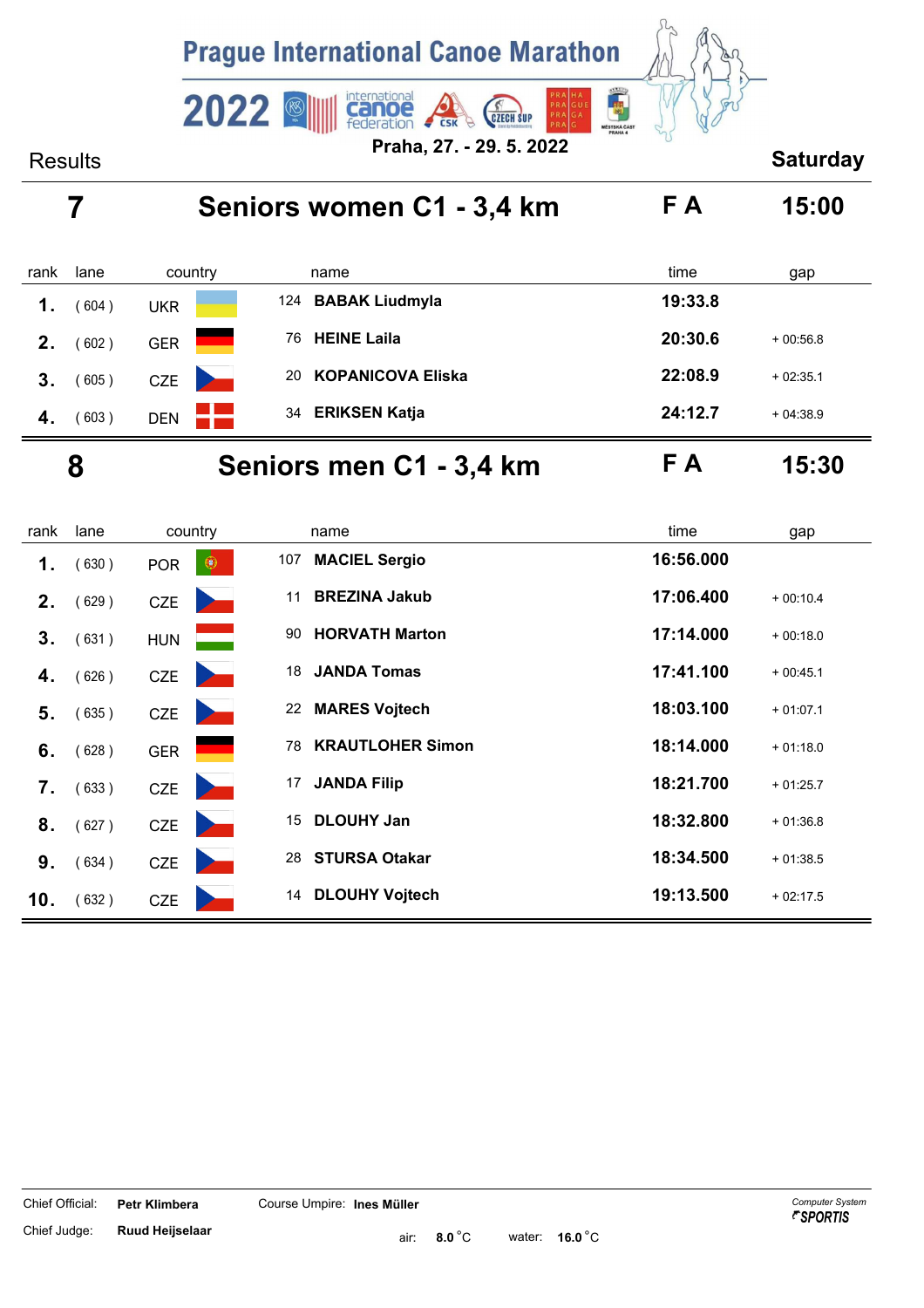

 $2022$ 

international<br>**Canoe**<br>federation Results **Saturday Praha, 27. - 29. 5. 2022**

### **9 Seniors women K1 - 3,4 km F A 16:00**

**CZECH SUP** 

画

| rank | lane  |            | country          |     | name                               | time       | gap        |
|------|-------|------------|------------------|-----|------------------------------------|------------|------------|
| 1.   | (650) | <b>HUN</b> |                  | 91  | <b>KISZLI Vanda</b>                | 16:14.5    |            |
| 2.   | (648) | <b>DEN</b> |                  | 37  | <b>HOSTRUP Pernille Kuijers</b>    | 16:29.6    | $+00:15.1$ |
| 3.   | (649) | <b>RSA</b> | $\geq$           | 111 | <b>HARTLEY Bridgitte</b>           | 16:31.1    | $+00:16.6$ |
| 4.   | (653) | <b>FRA</b> |                  | 55  | <b>KESSLER Amelie</b>              | 16:44.7    | $+00:30.2$ |
| 5.   | (643) | <b>POR</b> | $\bigcirc$       | 109 | <b>REGO GOMES Maria</b>            | 16:50.8    | $+00:36.3$ |
| 6.   | (661) | <b>CZE</b> |                  | 23  | <b>MILOVA Katerina</b>             | 16:52.3    | $+00:37.8$ |
| 7.   | (654) | <b>GER</b> |                  | 79  | <b>LUDA Ardis</b>                  | 16:55.7    | $+00:41.2$ |
| 8.   | (646) | <b>GBR</b> | <b>NK</b>        | 66  | <b>PETERS Freya</b>                | 16:59.8    | $+00:45.3$ |
| 9.   | (651) | <b>NED</b> |                  | 100 | <b>LATENSTEIN VAN VOORS Odette</b> | 17:20.4    | $+01:05.9$ |
| 10.  | (660) | <b>GBR</b> | <u>NZ</u><br>ZIN | 63  | <b>FREEMAN Anoushka</b>            | 17:30.1    | $+01:15.6$ |
| 11.  | (647) | <b>ESP</b> | 卷                | 49  | <b>REMIS CUEVA Celia</b>           | 17:34.0    | $+01:19.5$ |
| 12.  | (658) | <b>DEN</b> |                  | 47  | <b>WINTHER Anne-Sofie</b>          | 18:11.5    | $+01:57.0$ |
| 13.  | (662) | <b>SWE</b> |                  | 119 | <b>NILSSON Tilde</b>               | 18:13.2    | $+01:58.7$ |
| 14.  | (642) | <b>DEN</b> |                  | 43  | <b>ROHDE Kristine</b>              | 18:15.1    | $+02:00.6$ |
| 15.  | (644) | <b>GER</b> |                  | 85  | <b>RUBEL Jil</b>                   | 18:16.4    | $+02:01.9$ |
| 16.  | (641) | <b>GBR</b> | NZ<br>ZIN        | 61  | <b>DUFFIELD Florence</b>           | 18:25.4    | $+02:10.9$ |
| 17.  | (655) | <b>GER</b> |                  | 72  | <b>GERWIN Neele</b>                | 18:28.5    | $+02:14.0$ |
| 18.  | (659) | <b>GBR</b> | NZ<br>ZN         | 59  | <b>BROOKES Katie</b>               | 18:28.7    | $+02:14.2$ |
| 19.  | (663) | <b>SWE</b> |                  |     | 115 HOGLUND Elin                   | 18:36.9    | $+02:22.4$ |
| 20.  | (645) | <b>GBR</b> | $\frac{N}{N}$    | 68  | <b>SOLWAY Rebekah</b>              | 19:32.1    | $+03:17.6$ |
|      | (652) | <b>DEN</b> |                  |     | 32 BLOMGREN-HANSEN Sophie          | <b>DNF</b> |            |
|      | (656) | <b>SWE</b> |                  |     | 116 JOHANSSON Johanna              | <b>DNF</b> |            |
|      | (657) | <b>FRA</b> |                  | 50  | <b>BOISNARD Lou</b>                | <b>DNF</b> |            |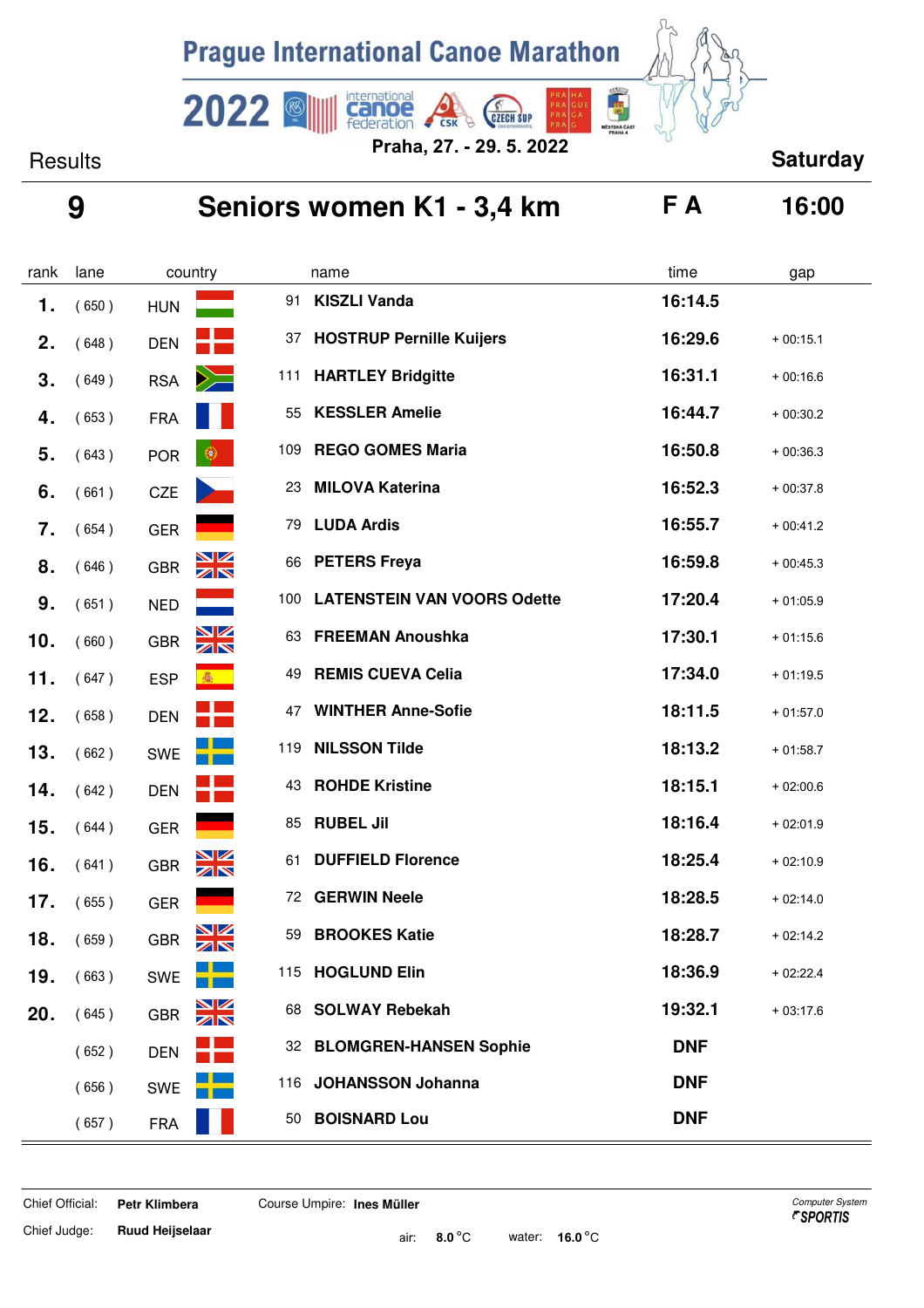

Results **Saturday Praha, 27. - 29. 5. 2022**

## **10 Seniors men K1 - 3,4 km F A 16:30**

| rank | lane  |            | country              |     | name                           | time    | gap        |
|------|-------|------------|----------------------|-----|--------------------------------|---------|------------|
| 1.   | (501) | <b>DEN</b> |                      | 41  | <b>PEDERSEN Mads Brandt</b>    | 14:14.4 |            |
| 2.   | (512) | <b>POR</b> | $\circledcirc$       | 108 | <b>RAMALHO Jose</b>            | 14:19.9 | $+00:05.5$ |
| 3.   | (510) | <b>DEN</b> |                      | 39  | <b>KNUDSEN Philip</b>          | 14:31.5 | $+00:17.1$ |
| 4.   | (518) | <b>NOR</b> | i Z                  | 104 | <b>VOLD Eivind</b>             | 14:32.8 | $+00:18.4$ |
| 5.   | (505) | <b>FRA</b> |                      | 52  | <b>CANDY Jeremy</b>            | 14:34.3 | $+00:19.9$ |
| 6.   | (511) | <b>FRA</b> |                      | 58  | <b>URBAN Quentin</b>           | 14:35.7 | $+00:21.3$ |
| 7.   | (517) | <b>FRA</b> |                      | 51  | <b>BOULANGER Stephane</b>      | 14:46.9 | $+00:32.5$ |
| 8.   | (504) | <b>DEN</b> |                      | 40  | <b>MARETTI Soren</b>           | 14:50.2 | $+00:35.8$ |
| 9.   | (515) | <b>DEN</b> |                      | 45  | <b>THOMSEN Nikolai Gutjahr</b> | 15:00.5 | $+00:46.1$ |
| 10.  | (502) | <b>POR</b> | $\bigcirc$           | 106 | <b>FARIA Alfredo</b>           | 15:03.1 | $+00:48.7$ |
| 11.  | (508) | <b>DEN</b> |                      | 46  | <b>VEDEL Johan Oscar Dam</b>   | 15:04.0 | $+00:49.6$ |
| 12.  | (519) | <b>GBR</b> | $\frac{N}{N}$        | 64  | <b>MCINTYRE Alexander</b>      | 15:05.9 | $+00:51.5$ |
| 13.  | (516) | <b>CZE</b> |                      | 25  | <b>PAVLIK Matous</b>           | 15:06.6 | $+00:52.2$ |
| 14.  | (507) | <b>DEN</b> |                      | 42  | <b>PEDERSEN Noah Dyekjaer</b>  | 15:14.7 | $+01:00.3$ |
| 15.  | (524) | <b>FRA</b> |                      | 54  | <b>GENIESSE Beaudoin</b>       | 15:16.7 | $+01:02.3$ |
| 16.  | (503) | <b>AUS</b> | $\frac{1}{\sqrt{2}}$ | 2   | <b>KIPPIN Josh</b>             | 15:17.6 | $+01:03.2$ |
| 17.  | (521) | <b>GER</b> |                      | 71  | <b>GEBHARDT Claas</b>          | 15:18.8 | $+01:04.4$ |
| 18.  | (514) | <b>HUN</b> |                      | 92  | <b>MATHE Krisztian</b>         | 15:20.2 | $+01:05.8$ |
| 19.  | (506) | <b>HUN</b> |                      |     | 93 PELI Zalan                  | 15:23.3 | $+01:08.9$ |
| 20.  | (522) | <b>GBR</b> | $\frac{N}{N}$        | 60  | <b>DOWDEN Tim</b>              | 15:24.3 | $+01:09.9$ |
| 21.  | (509) | <b>DEN</b> |                      |     | <b>48 WINTHER Nicolai</b>      | 15:36.3 | $+01:21.9$ |
| 22.  | (523) | <b>RSA</b> | $\geq$               |     | 110 DAVIS Callam               | 15:52.9 | $+01:38.5$ |
| 23.  | (520) | <b>DEN</b> |                      |     | 38 JORGENSEN Valdemar          | 15:53.1 | $+01:38.7$ |